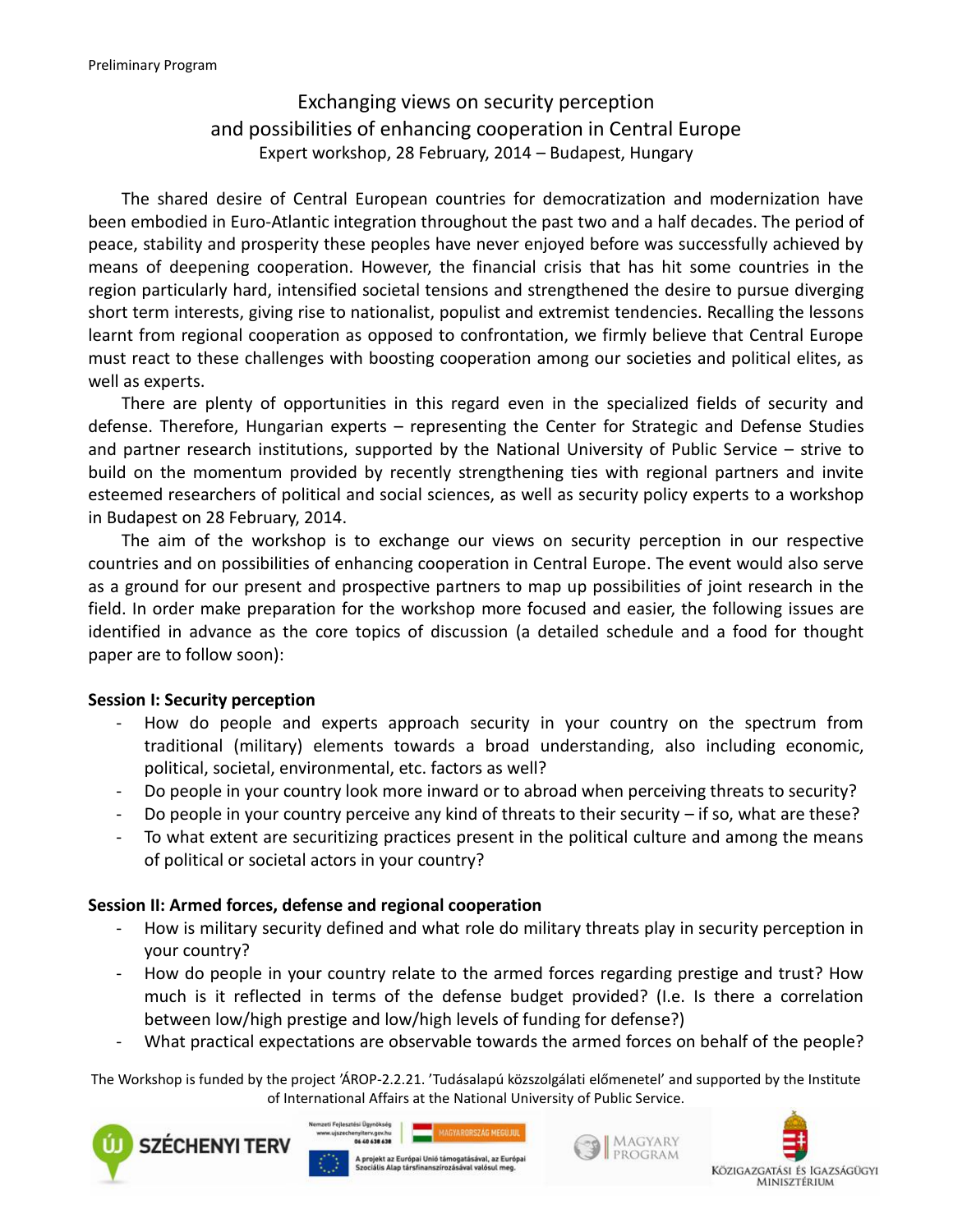(I.e. explosive ordnance disposal, participation in disaster relief, ceremonial and traditional duties)

- What is the opinion of the people about current and prospective multinational cooperation in the field of security and defense? (I.e. Does multinational cooperation include being in the same alliance, participating in joint training and missions, or can go beyond with joint procurements, air policing or even territorial defense performed by or together with members of the armed forces of another country?)

## **Session III: Societal security and conflict**

- Do people perceive any type of societal security concerns, conflicts in your country?
- How does majority society perceive non-integrated people within society, does it have a relevance to security? (I.e. Non-integrated people (the extremely poor, the undereducated, the segregated etc.) are perceived as i) a concern to social services and a burden to welfare, ii) a concern to order and public safety, iii) as a delaying factor to the modernization of the society, iv) as a factor causing underdevelopment and lagging behind (preventing modernization). )
- Is there an observable presence of anti-Roma sentiment in your country?
- Are there any societal and/or political actors that openly advocate anti-Roma sentiments?

**Date and venue of the workshop**: February 28, 10.00 – 15.30, National University of Public Service, Faculty of Military Sciences and Officer Training, 9-11. Hungária körút, 1101 Budapest, Hungary Registration: 9.30 – 10.00 Coffee breaks (20 min.): 11.10 and 12.40 Lunch: 14.30-15.30 (in Danubius Hotel Arena, 5 minutes from NUPS) The event is not open to media.

### **List of participants invited:**

**CIOCULESCU, Serban**, Professor, University of Bucharest, Department of Political Sciences, Romania **CSEPELI, György,** Professor, Social Sciences Faculty, Eötvös Loránd University of Budapest, Hungary **CSIKI, Tamás**, Analyst, Center for Strategic and Defense Studies (CSDS), Budapest, Hungary

- **DYĆKA, Lukas**, Research fellow, Center for Security and Military Strategic Studies, University of Defense, Brno, Czech Republic
- **HAMBERGER, Judit**, Senior Research Fellow, Hungarian Institute for International Affairs (HIAA), Budapest, Hungary
- **LADÁNYI, János**, Professor, Social Sciences Faculty, Corvinus University of Budapest, Hungary
- **Brig. Gen (ret.) Ing. MICANEK, Frantisek**, Director, Center for Security and Military Strategic Studies, University of Defense, Brno, Czech Republic
- **ÖRKÉNY, Antal**, Professor, Social Sciences Faculty, Eötvös Loránd University of Budapest, Hungary
- **SARCINSCHI, Alexandra**, Senior researcher, Center for Defense and Security Strategic Studies, 'Karol I.' National Defense University, Bucharest, Romania
- **SUPLATA, Milan**, Director of Foreign Policy and Defence Research at Central European Policy Institute (CEPI), Bratislava, Slovakia
- The Workshop is funded by the project 'ÁROP-2.2.21. 'Tudásalapú közszolgálati előmenetel' and supported by the Institute of International Affairs at the National University of Public Service.